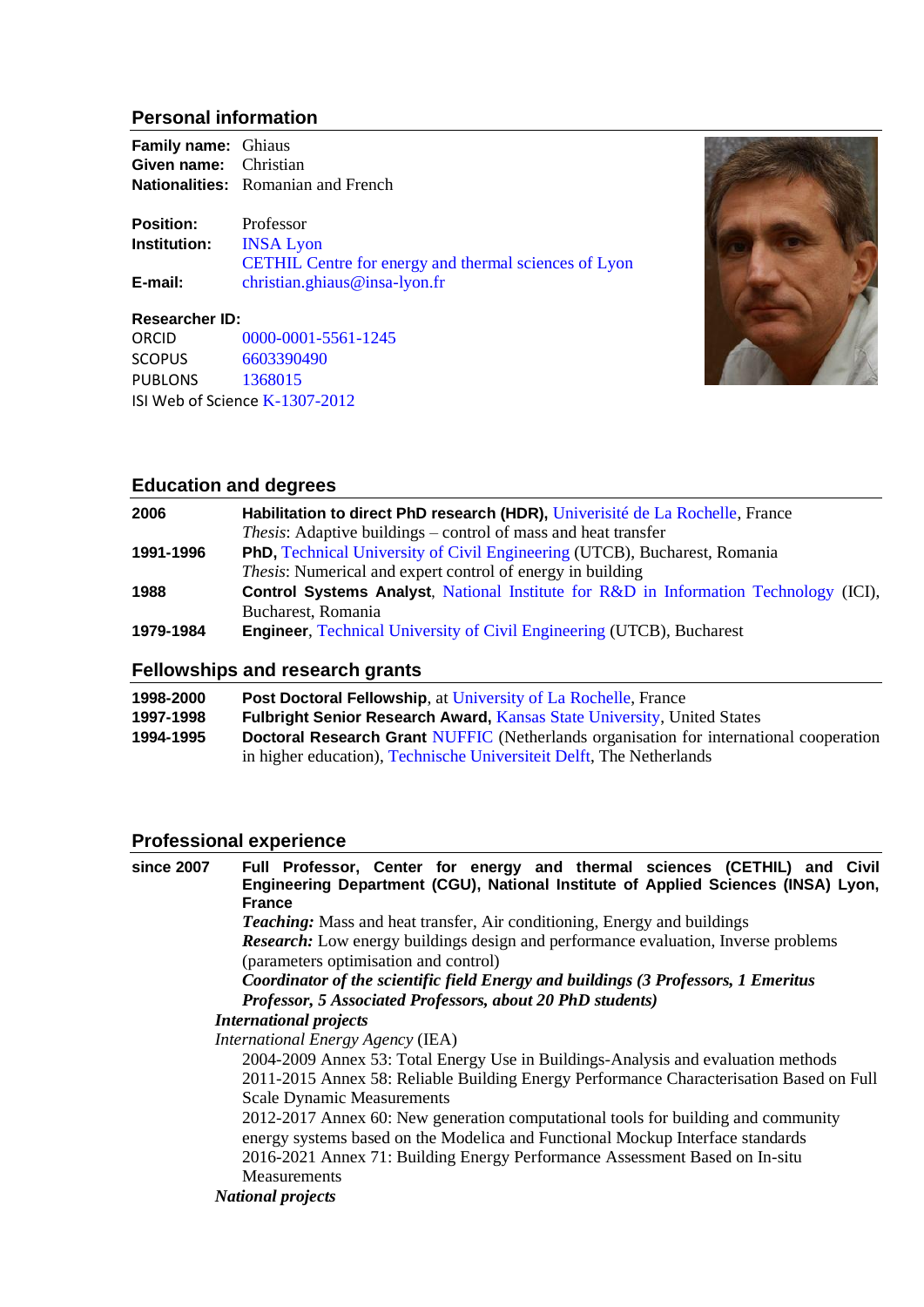2007-2010 MIGRER Intelligent buildings and rational management of renewables 2008-2011 ABCLIMSOL Performance evaluation and optimisation of solar absorption air conditioners

2009-2011 4C Cooling without air conditioning

2010-2013 AIDE-3D Fault Detection and Diagnosis of Building Energy Systems

2012-2015 POUDEV Energy use policies in urban environment

- 2013-2015 IDEFFE Estimation of use and data aggregation of energy in buildings
- 2014-2018 COMETE Cloud for intelligent buildings and energy efficiency

#### *R&D projects*

2016-2017 Precision analysis of QUB method

2017-2020 Estimation of a-posteriori error of QUB method

2018-2021 Identification of electrical consumers by data disaggregation

### **1998-2007 Senior researcher, University of La Rochelle, France**

*Laboratory of Transport Phenomena in Buildings [\(LEPTAB\)](https://lasie.univ-larochelle.fr/)*

### **Research**

## *International projects*

*European Commission*

- 2004-2006 *European Low Energy Buildings*, project SAVE EIE/04/172/S07.38667, 1'562'112€
- 2003-2005 *Smart Accelerate- Acceleration of Smart Buildings Technologies and Market Penetration*, project SAVE 4.1031/Z/02-094, €610'167
- 2001-2003 *URBVENT Natural ventilation in urban areas*, project NNE5-2000-00238 €1'003'429, project coordiantor
- 1999-2002 *SOLVENT Strategies for the efficient use of solar and passive ventilation in urban buildings,* project ALTENER XVII/4.1030/Z/99-225

*International Energy Agency* (IEA)

- 2004-2009 Annex 44: *Integrating Environmentally Responsive Elements in Buildings*
- 1997-1999 Annex 34: *Computer-Aided Evaluation of HVAC System Performance: The Practical Application of Fault Detection and Diagnosis Techniques in Real Buildings*

## *National projects*

- 2000-2003 *Influence of atmospheric pollution on the global exposure of schoolchildren -- Research of prediction and means for protection*
- 1999-2000 *Ozone picks prediction by using neuro-fuzzy*

### **Teaching**

*Graduate School: Master of Science in Building Services Engineering and Built Environment*

- 2001 *Participation in the foundation of two Master Programmes:*
	- − *Building Management Systems*
	- − *Renewables in Built Environment*

• 2001-2007 *Master Programme Building Management Systems: Energy Efficiency through Control*

• 2001-2007 *Master Programme Renewables in Built Environment Aero-thermal modelling*

#### **1997-1998 Fulbright Senior Research Fellow, Kansas State University, United States**

*[Department of Mechanical and Nuclear Engineering,](http://www.mne.ksu.edu/) [Institute for Environmental Research](https://www.k-state.edu/ier/)* **Post-doctoral research** Intelligent buildings: fault detection and diagnosis of energy systems

#### **1994-1995 Researcher, Technische Universiteit Delft, The Netherlands**

*[Mechanical Engineering Faculty,](https://www.tudelft.nl/en/3me/about/departments/maritime-and-transport-technology/) Indoor Climate Control Laboratory* **Doctoral research** Intelligent control of indoor climate

**1989-1997 Technical University of Civil Engineering, Bucharest, Romania**

*Building Services Faculty*

Since 1996 **Associated Professor** 1993-1996 **Lecturer** 1989-1993 **Assistant Professor** Teaching and research in *Building Services Engineering* Director of the 1st Romanian *CAD Training Centre*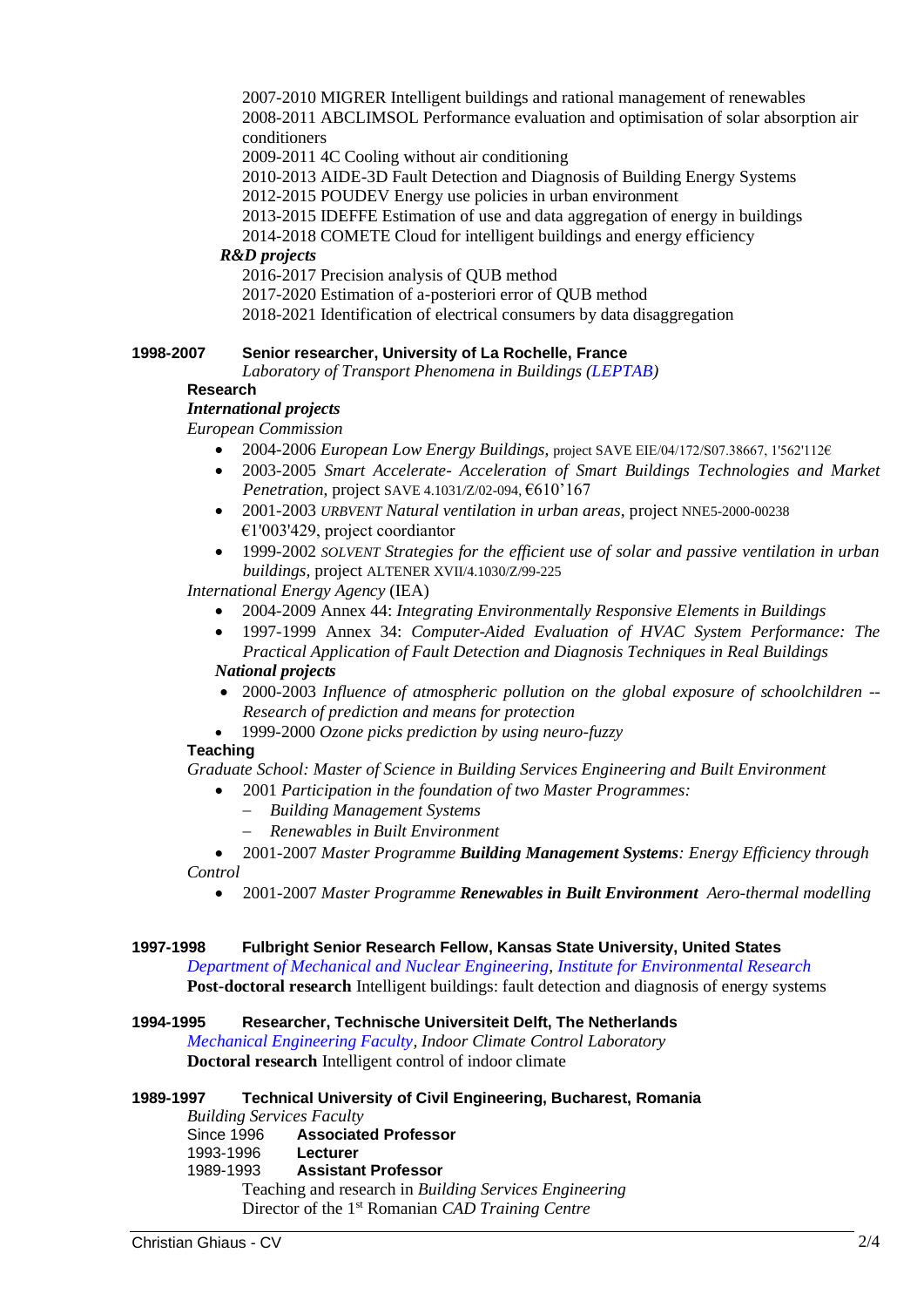#### Chief of the *Building Energy Management Systems Laboratory*

**1987-1989 Research Institute for light industry, Bucharest, Romania** 

*Department of Automatic Control*

**Design Engineer** Engineered building automation projects in Romania, Germany, China, and Zimbabwe.

**1984-1986 [Frigotehnica](http://www.frigotehnica.ro/engleza/)** (*Refrigerating Engineering company*), **Bucharest, Romania Engineer** Supervised on-site installing of refrigerating systems.

#### **PhD direction and scientific responsabilities**

#### **since 2008 Coordinator of the scietific research group: theory of thermal systems**

#### **PhD Director at INSA Lyon, France**

| 2007-2011 | N. Jabbour, Optimisation of solar absorption air-conditioners |  |  |  |
|-----------|---------------------------------------------------------------|--|--|--|
|-----------|---------------------------------------------------------------|--|--|--|

- **2008-2011** [I. Hazyuk,](http://www.theses.fr/2011ISAL0130) *Dynamical optimisation of renewable energy flux in buildings*
- **2009-2013** [R. Ghazal,](http://www.theses.fr/2013ISAL0021) *Models with identifiable parameters for dessicant cooling systems*
- **2012-2016** [I. Naveros,](http://www.theses.fr/2016LYSEI112) *Modeling heat transfer for energy efficiency assessment of buildings*
- **2014-2017** [L. Raillon,](http://www.theses.fr/2018LYSEI039) *Experimental identification of physical thermal models for demand response and performance evaluation*
- **2014-2020** L. Negrea, *Contributions to the reduction of energy consumption in buildings by using artificial intelligence*
- **2017-2020** N. Ahmad, *Measurement of energy performance: analysis of QUB method*

#### **Cotutoring of PhD thesis, University of La Rochelle, France**

- **2001-2003** [V. Iordache.](http://www.theses.fr/2003LAROS095) *Impact of the air pollution on pupils: prediction and protection*
- **2003-2006** [A. Chicinas.](http://www.theses.fr/2006LAROS182) *Modelling, identification and control: application to air handling units*
- **2003-2007** [A. Sempey.](http://www.theses.fr/2007LAROS213) *Account for the thermo-convective field for thermal control of indoor environment*
- **2005-2008** [I. Jaffal.](http://www.theses.fr/2007LAROS213) *Towards a rational design of low energy buildings: methodology for evaluation of thermal performance*

#### *Elected representative*

| since 2009 | <b>Member of the Council</b> of Civil Enginering Department of INSA Lyon                       |
|------------|------------------------------------------------------------------------------------------------|
| since 2008 | <b>Member of the Council</b> of the Centre for Thermal Sciences of Lyon                        |
| 2006-2007  | <b>Member of the scientific council</b> of the University of La Rochelle                       |
| 2004-2007  | <b>Member of the Council</b> of the Laboratory of Transport Phenomena in Buildings, University |
|            | of La Rochelle, France                                                                         |
| 1992-1998  | <b>Scientific Secretary</b> of the Romania Society of Electrical and Control Engineers (SIEAR) |
| 1991-1996  | Member of the Council of the Electrical Engineering Lab, UTCB, Romania                         |
| 1981-1984  | Vice-president with professional affairs of the student union, UTCB, Romania                   |

#### *Member of scientific societies*

| since 2004 | <b>Member of the Internalional Solar Energy Society (ISES)</b>                    |
|------------|-----------------------------------------------------------------------------------|
| since 2010 | Member of American Society of Heating, Ventilation and Air-conditioning Engineers |
|            | (ASHRAE)                                                                          |

#### *Administrative responsibilities*

| since 2010 |  | <b>Coordinator of the Master on Energy Efficient Buildings, INSA Lyon</b> |  |
|------------|--|---------------------------------------------------------------------------|--|
|------------|--|---------------------------------------------------------------------------|--|

- **2006-2007 Coordinator of the Master on Energy Efficient Buildings** [\(I3ER\)](http://master.i3er.org/), Université La Rochelle
- **1991-1997 Chief of the Automatic Control Laboratory**, [UTCB,](http://www.utcb.ro/) Romania
- **1990-1996 Director of the Computer Aided Design Centre**, [UTCB,](http://www.utcb.ro/) Romania
- **1984-1986 Construction site coordination***,* [Figotehnica,](http://www.frigotehnica.ro/) Romania